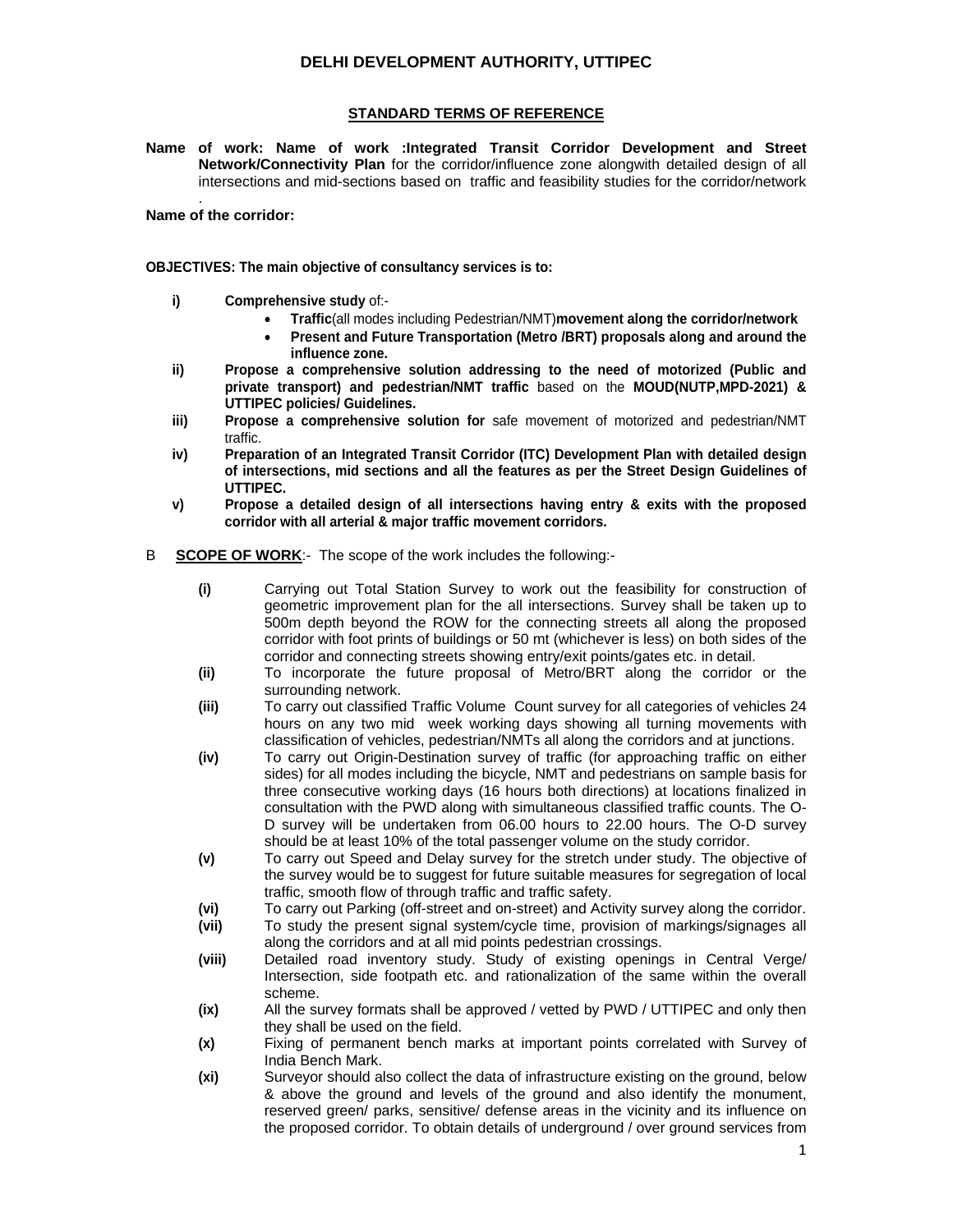### **DELHI DEVELOPMENT AUTHORITY, UTTIPEC**

various utility department like MCD, BSES, MTNL, DJB, DTL etc. and prepare necessary shifting plans for these services in consultation with PWD and utility department. Inventorying services details and detailing with scheme including proposal for their shifting/ relocation in safe corridor.

- **(xii)** Locations of trees with girth more than 30 cm (measured at 1 m height from the ground level) in separate Auto Cad layer. A table, showing location, type, their species, and girth diameter and reference number duly shown on the plan shall be made. The trees at site to be numbered and marked with paint including the identification of trees, which can be saved (without cutting), if falling on median.
- **(xiii)** The feasibility survey shall be in accordance with the UTTIPEC, DDA Guide Lines and other parameters.
- **(xiv)** Environmental Impact Assessment studies if required any.
- **(xv)** Traffic Impact Assessment & its management all along corridor & 500 meter across the alignment on roads meeting the alignment.
- **(xvi)** Preparation of Integrated Transit Corridor Development Plan showing the geometric design details of corridor.
- **(xvii)** Preparation of Circulation Plan, network connectivity plan for the MRTS influence zones as per UTTIPEC guidelines and Metro Stations alongwith multimodal integration plan as per the checklist /guidelines of UTTIPEC.
- **(xviii)** Detail proposal for 'on street' & 'off street' parking all along the corridor & also around 800m zone around the corridor.
- **(xix)** Rationalizing service road in relation to intersection improvement scheme.
- **(xx)** The consultant is required to submit design of Signages, Pavement Markings etc. and preparation of detailed drawings showing signages, their types & locations as per IRC Standard/UTTIPEC guidelines.
- **(xxi)** The Proposal shall be submitted to UTTIPEC as per the contents and detailed stages mentioned in the approved format for submission attached Annexure "A".
- **(xxii)** The proposal should contain all the drawings and texts specified in the format for submission of project and to be submitted at following stages for scrutiny and deliberations in the UTTIPEC:
	- a) Stage I & II. Project details and conceptual design with 3 options.
	- b) Stage III, i.e. with detail design proposal.
- **(xxiii)** Preparation of 2 to 3 optional scheme with rough indicative cost and execution time and most viable/ preferred scheme with models for the junctions after study and analysis of data and discussion with Engineer-in-charge and assisting PWD (GNCTD)
- **(xxiv)** The consultant shall present the scheme before UTTIPEC DDA, Delhi Urban Art Commission, and any other organization like Archeological Survey of India, Delhi Police etc. on behalf of PWD, GNCTD and getting the approval from them.
- **(xxv)** The general arrangement drawings (Detailed design) after mandatory approvals shall be supplied to the PWD, GNCTD for implementation.
- **(xxvi)** Proposed Integrated Transit Corridor Development plan approval from various agencies like UTTIPEC, DDA, MCD, DUAC, ASI etc.
- **(xxvii)** Design of cross section/ longitudinal section shall be adhered to as per UTTIPEC/IRC Standards/ Guidelines.
- **(xxviii)** Presentation of proposal at any point of time required by the PWD (GNCTD) shall be made available by the consultant.
- **(xxix)** Preparation of artistic views /photomontage as required for various presentations, for desired locations as per UTTIPEC submission format and as per direction of UTTIPEC/PWD .
- **(xxx)** The consultant is required to prepare & submit a Detailed Project Report to PWD (Min. 4 sets) based on the detail design of the proposal approved by UTTIPEC before implementation of the project by PWD. A copy of the same shall be submitted to UTTIPEC for reference & record (soft & hard copy).
- **(xxxi)** Completion plan to be prepared by the Consultant after completion of the project work and the same will be submitted to PWD for onward submission to UTTIPEC for reference and record.
- **(xxxii)** The consultant is required to submit all the architectural drawings of foot over bridge, if required, approved as part of overall proposal. In case of feasibility of two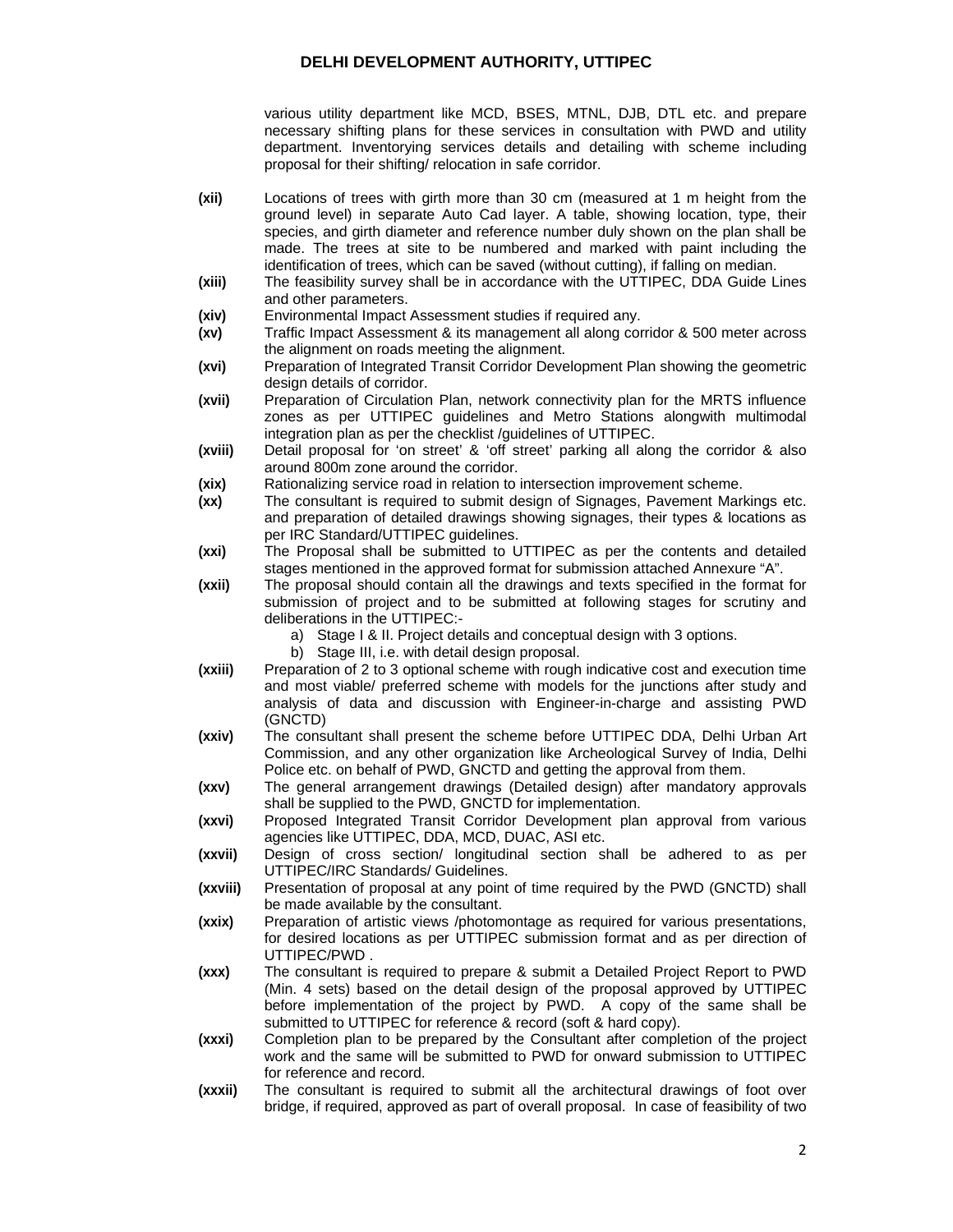### **DELHI DEVELOPMENT AUTHORITY, UTTIPEC**

or more proposals, then merits and demerits of each of the proposal is to be furnished for the consideration of PWD, GNCTD.

- **(xxxiii)** Effecting necessary changes/ modifications to the plans as and when required by the competent authority and submission of Ten sets of final drawings along with soft copy in desired format to PWD (GNCTD) and Ten sets of layout plans along with soft copy in desired formats showing services details including safe corridor.
- **(xxxiv)** Some field work may have to be done at night. The consultant will have to make his own lighting arrangements etc. for night working for which no additional payment will be made.
- **(xxxv)** The consultant at his cost shall ensure all road / traffic safety measures including deployment of traffic marshals, placing traffic safety cones, use of traffic safety jackets etc.
- **(xxxvi)** All the ground levels shall be plotted in the form of L-Section in computer Auto Cad with scale 1 : 1000 horizontal, 1 : 100 vertical. For X-Sections, it would be at 1 : 100 horizontal and 1 : 50 vertical.
- **(xxxvii)** The consultant shall carryout micro simulation if desired by the PWD / UTTIPEC for the whole stretch under study.
- **(xxxviii)** After approval of Integrated Transit Corridor Improvement Scheme from UTTIPEC / DUAC, the consultant will issue "Detailed drawings", prepared as per UTTIPEC Street Design Guide line and as approved by UTTIPEC/DUAC. The "Detailed drawings" consist of details of every component of corridor improvement scheme i.e. main carriage way, footpaths, service road, NMV lanes, central verge, street furniture, street lighting, Bus stops/Bus bays, Parking areas, road marking, signage's, Public amenities, drainage, Multi Utility Zone/ Green area, Rain Water Harvesting Scheme, Horticulture work details etc.
- **(xxxix)** Structural design and issue of structural drawings is not in the scope of work.
- **(xl)** The required models of the proposal, to be submitted to DUAC/ UTTIPEC etc., will be prepared by consultant and nothing shall be paid on this account.
- *(xli) The consultant shall conduct cost benefit analysis of the scheme by taking into account the economic costs, environmental costs and social costs in implementing the scheme. Resulting savings in journey time, savings in man hours, savings in fuel, savings in vehicular emission and all other savings including carbon credit earned by implementing the scheme shall be calculated by the consultant. Time period of the recovery of the investment made in the implementation of the scheme shall be calculated.*
- *(xlii) Consultant shall study the existing drainage system of the subject corridor and its influence areas and its disposal outfall. The consultant shall assess the future drainage requirements of the subject corridor and its influence areas after implementation of the scheme including its disposal/outfall and submit detailed drainage plan of the corridor/influence zone of the study of existing/proposed drainage arrangements in consultation with DJB/MCD/DSIIDC/other bodies.*
- *(xliii) The consultant shall map all utilities, services owned by DJB, NDMC, MCD, DTL, Power companies, Telecom companies, Gas Companies etc. coming in the alignment of the tunnel.*  **(Note: Last three points of scopes were sent by Project Manager (F-11) PWD which was approved by the Working Group- II A in its meeting held on**

**05.12.14)**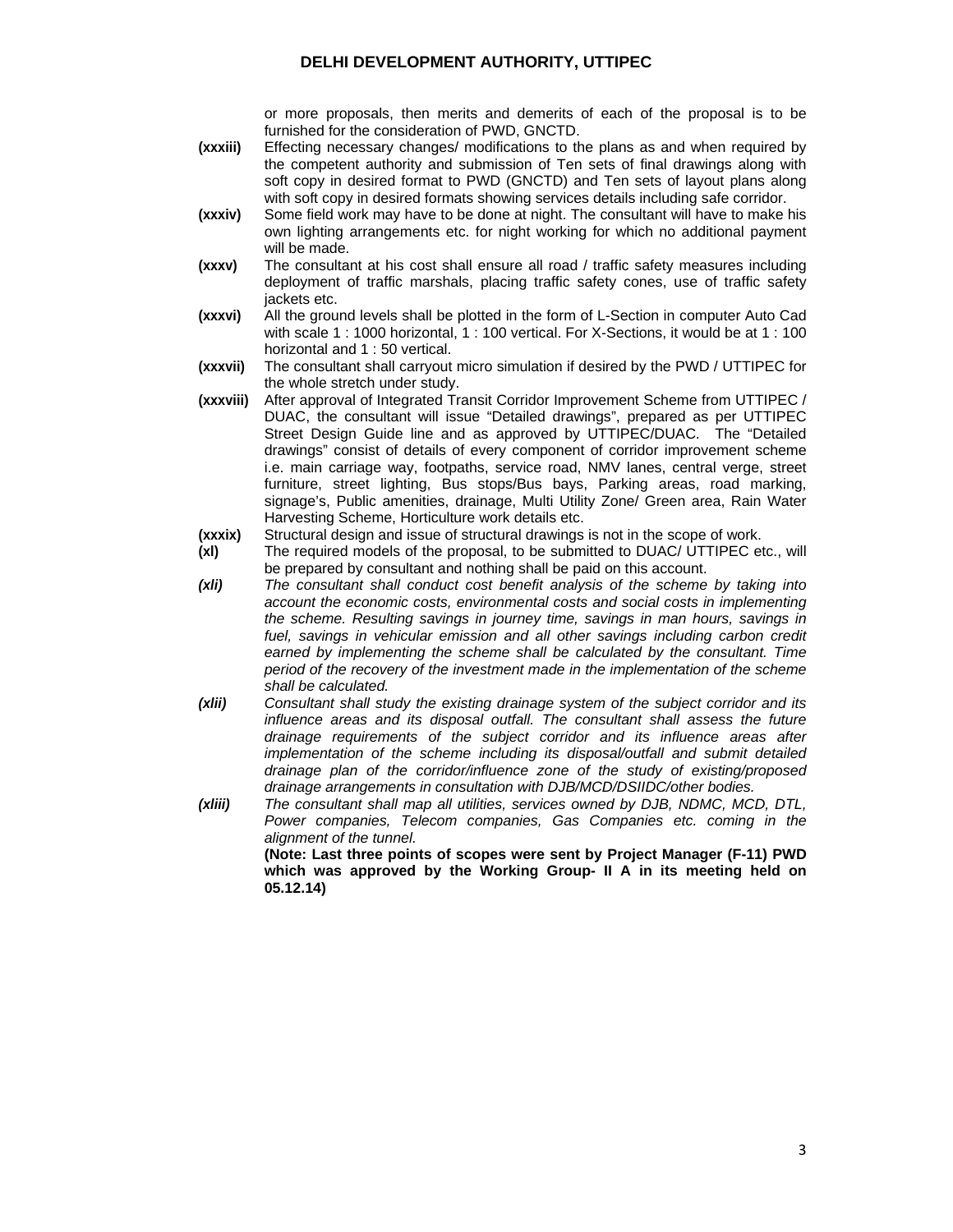## **TERMS OF REFERENCE –**

# **Addendum for Integrating Eco-Mobility aspects into all projects along Drain corridors taken up by PWD, Urban Local Bodies, MCDs**

- 1.0 The Ecomobility concept envisages the transformation of the less utilized land along the drain into ecological landscapes which function as walking/ cycling networks and also integrate seamlessly into the adjoining neighbourhoods. These aspects are to be integrated itn aoo projects taken up by PWD/ Local Bobies along drain corridors including elevated roads alogn drains, etc. The Ecomobility component shall include the following:
	- (a) Ecological Landscape Design (for in-situ storm water treatment, catchment & infiltration)
	- (b) Environmental Engineering solutions to polluted urban drains
	- (c) Transport Planning with network development and Multi-modal integration
	- (d) Urban design keeping in view public safety especially women and children, and activity generation within the Corridor
	- (e) Business model for implementation and maintenance
- *1.1(a) Ecological Landscape Design*

Consultant shall propose unique landscape design solution for sustainable ecological development with an enhanced quality of urban life within project influence area. The landscapes shall include working landscapes which will function as storm water catchment, treatment, management and infiltration systems during the rainy seasons and function as active public parks during other times. Further, the Consultant shall propose good quality walkways dedicated to non-motorized / pedestrianized. The primary components shall be:

- (a) Working landscape design
- (b) Trail design
- (c) Drain cross section

The aforesaid would offer recreational opportunities as well as alternate choice of transport to public at large as well as residents staying in the vicinity of the project area.

### *1.1(b) Environmental Engineering Solutions to Polluted Urban Drains*

Consultant shall propose suitable engineering solutions to manage waste water by effectively treating it through the course of the drain by making on-course natural treatment units such as sedimentation tanks, trickling filters, wetland etc., and aesthetically improving upon the drain area so that the drain and its surrounding area can be used for recreational activities.

### *1.1(c) Transport Planning with Network Development and Multi-Modal Integration*

To increase the popularity of the public transport system, Consultant shall provide/suggest necessary connections to neighborhoods to the different public transportation hubs like bus-stops, metro stations etc. This would also encourage the people to get out of their cars into open green areas.

Consultant shall propose suitable short-cuts, easy pedestrian and cycling access to various neighborhood destinations which shall make more and more people to use the Corridor, by avoiding small car trips, and helping out in reducing the overall traffic congestion of our city roads.